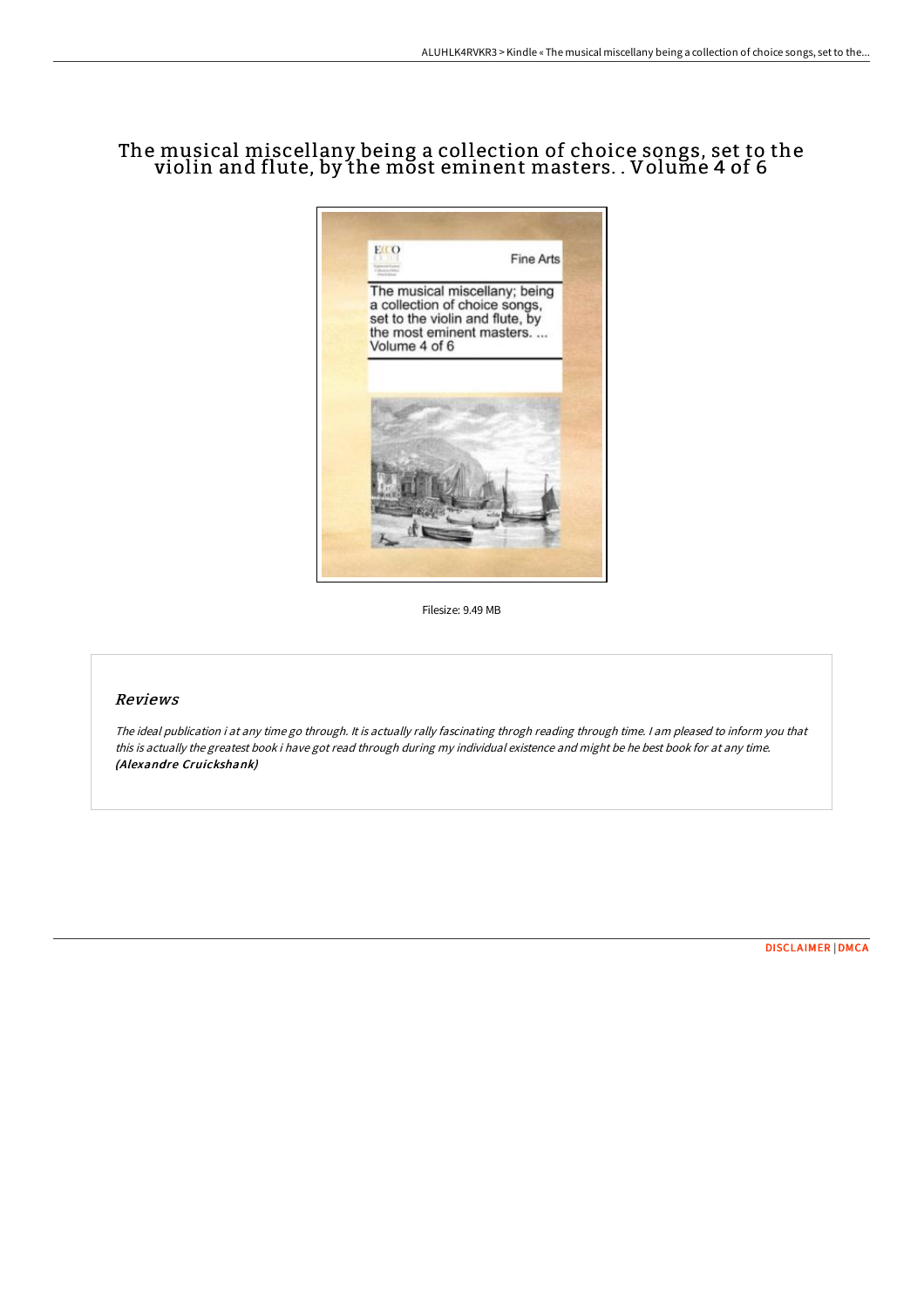### THE MUSICAL MISCELLANY BEING A COLLECTION OF CHOICE SONGS, SET TO THE VIOLIN AND FLUTE, BY THE MOST EMINENT MASTERS. . VOLUME 4 OF 6



To get The musical miscellany being a collection of choice songs, set to the violin and flute, by the most eminent masters. . Volume 4 of 6 eBook, you should click the link beneath and download the document or have access to other information that are in conjuction with THE MUSICAL MISCELLANY BEING A COLLECTION OF CHOICE SONGS, SET TO THE VIOLIN AND FLUTE, BY THE MOST EMINENT MASTERS. . VOLUME 4 OF 6 book.

Gale ECCO, Print Editions. Paperback. Condition: New. This item is printed on demand. 222 pages. Dimensions: 9.7in. x 7.4in. x 0.5in.The 18th century was a wealth of knowledge, exploration and rapidly growing technology and expanding record-keeping made possible by advances in the printing press. In its determination to preserve the century of revolution, Gale initiated a revolution of its own: digitization of epic proportions to preserve these invaluable works in the largest archive of its kind. Now for the first time these high-quality digital copies of original 18th century manuscripts are available in print, making them highly accessible to libraries, undergraduate students, and independent scholars. The eighteenth-century fascination with Greek and Roman antiquity followed the systematic excavation of the ruins at Pompeii and Herculaneum in southern Italy; and after 1750 a neoclassical style dominated all artistic fields. The titles here trace developments in mostly English-language works on painting, sculpture, architecture, music, theater, and other disciplines. Instructional works on musical instruments, catalogs of art objects, comic operas, and more are also included. The below data was compiled from various identification fields in the bibliographic record of this title. This data is provided as an additional tool in helping to insure edition identification: British LibraryT118842Titlepages in red and black. Vols. 1-2 are dated 1729, vols. 3-4 1730 and vols. 5-6 1731. The titlepages to vols. 3-6 read: The musical miscellany; being a collection of choice songs, and lyrick poems: with the basses to each tune, and transposd for tLondon : printed by and for John Watts, 1729-31. 6v. , plates : music ; 8 This item ships from La Vergne,TN. Paperback.

 $\mathbf{m}$ Read The musical [miscellany](http://www.bookdirs.com/the-musical-miscellany-being-a-collection-of-cho-1.html) being a collection of choice songs, set to the violin and flute, by the most eminent masters. . Volume 4 of 6 Online

E. Download PDF The musical [miscellany](http://www.bookdirs.com/the-musical-miscellany-being-a-collection-of-cho-1.html) being a collection of choice songs, set to the violin and flute, by the most eminent masters. . Volume 4 of 6